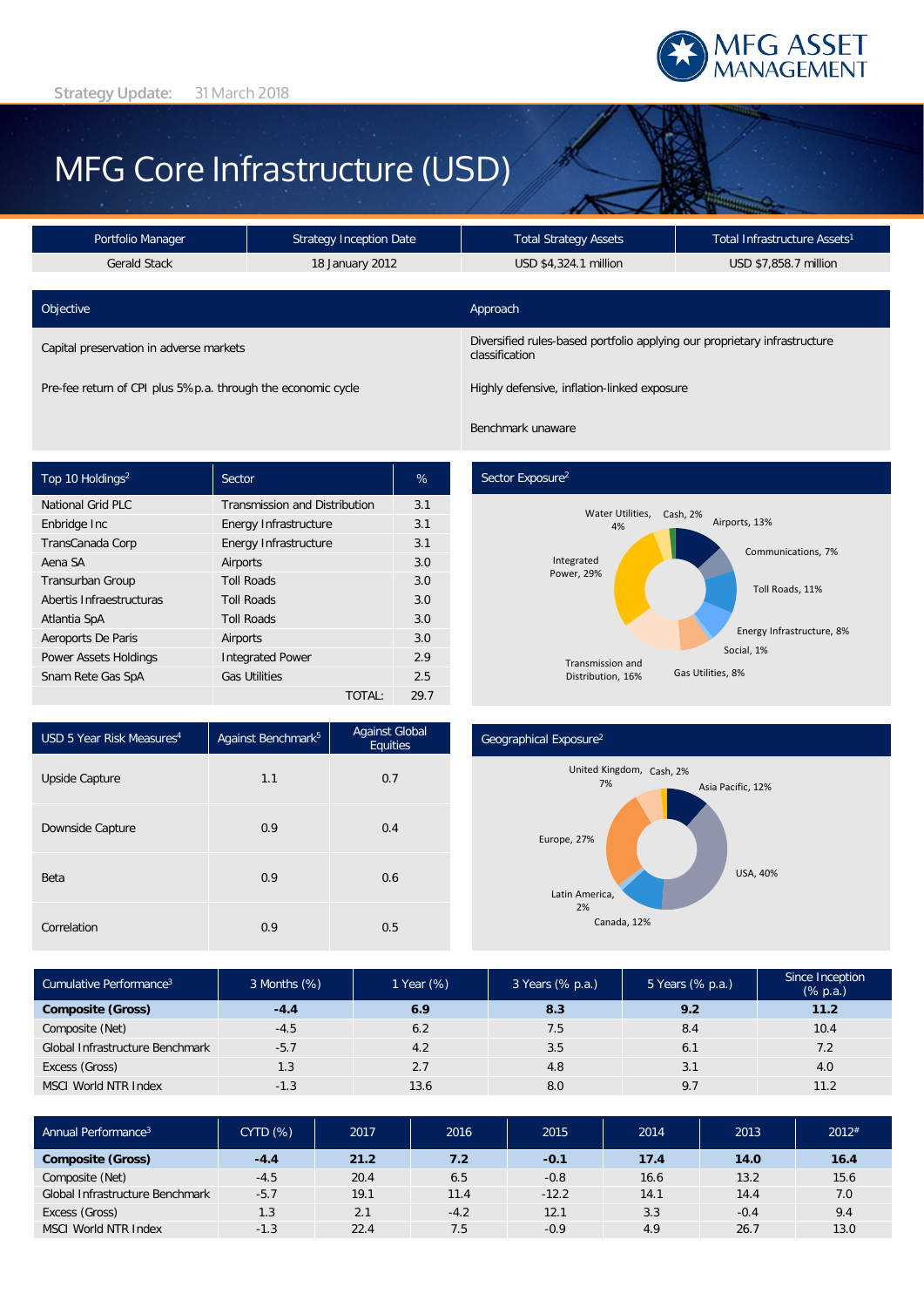1 Comprised of all Infrastructure Strategies.

2 The data is based on a representative portfolio for the strategy. Refer to the GIPS Disclosure below for further information. Sectors are internally defined. Geographical exposure is by domicile of listing. 3 Returns are for the Core Infrastructure Composite and denoted in USD. Performance would vary if returns were denominated in a currency other than USD. Refer to the GIPS Disclosure section below<br>for further information. C period under consideration. Actual fees may vary depending on, among other things, the applicable fee schedule and portfolio size. Fees are available upon request.<br>4 Risk measures are for the Core Infrastructure Composite

5 The Benchmark or Global Infrastructure benchmark is comprised of the following: from inception to 31 December 2014 the benchmark is UBS Developed Infrastructure & Utilities NTR Index and from 1<br>January 2015 onwards, the 1 January 2015 with the S&P Global Infrastructure Index NTR.

Returns are only for part year.

#### **IMPORTANT NOTICE**

This material is being furnished to you to provide summary information regarding Magellan Asset Management Limited 'doing business as'/'trading as' MFG Asset Management ('MFG Asset Management') and an investment fund or investment strategy managed by MFG Asset Management ('Strategy'). No distribution of this material will be made in any jurisdiction where such distribution is not authorised or is unlawful. This material is not intended to constitute advertising or advice of any kind and you should not construe the contents of this material as legal, tax, investment or other advice.

The investment program of the Strategy presented herein is speculative and may involve a high degree of risk. The Strategy is not intended as a complete investment program and is suitable only for sophisticated investors who can bear the risk of loss. The Strategy may lack diversification, which can increase the risk of loss to investors. The Strategy's performance may be volatile. The past performance of the Strategy is not necessarily indicative of future results and no person quarantees the performance of the Strategy or the amount or timing of any return from it. There can be no assurance that the Strategy will achieve any targeted returns, that asset allocations will be met or that the Strategy will be able to implement its<br>investment Strategy or achieve its in increase losses. The Strategy will have limited liquidity, no secondary market for interests in the Strategy is expected to develop and there are restrictions on an investor's ability to withdraw and transfer interests in the Strategy. In making an investment decision, you must rely on your own examination of any offering documents relating to the Strategy.

No representation or warranty, express or implied, is made with respect to the correctness, accuracy, reasonableness or completeness of any of the information contained in this material. This information is subject to change at any time and no person has any responsibility to update any of the information provided in this material. MFG Asset Management will not be<br>responsible or liable for any losses, whet upon any part of the information contained in this material including trading losses, loss of opportunity or incidental or punitive damages.

This material is strictly confidential and is being provided to you solely for your information and must not be copied, reproduced, published, distributed, disclosed or passed to any other person at any time without the prior written consent of MFG Asset Management. Any trademarks, logos, and service marks contained herein may be the registered and unregistered trademarks of their respective owners. Nothing contained herein should be construed as granting by implication, or otherwise, any licence or right to use any trademark displayed without the written permission of the owner.

United Kingdom - This material does not constitute an offer or inducement to engage in an investment activity under the provisions of the Financial Services and Markets Act 2000 (FSMA). This material does not form part of any offer or invitation to purchase, sell or subscribe for, or any solicitation of any such offer to purchase, sell or subscribe for, any shares, units or other type of investment product or service. This material or any part of it, or the fact of its distribution, is for background purposes only. This material has not been approved by a person authorised under the FSMA and its distribution in the United Kingdom and is only being made to persons in circumstances that will not constitute a financial promotion for the purposes of<br>section 21 of the FSMA as a result (FPO).

<u>United States of America</u> - This material is not intended as an offer or solicitation for the purchase or sale of any securities, financial instrument or product or to provide financial services.<br>It is not the intention o the performance has been reduced by the amount of the highest fee charged to any client employing that particular strategy during the period under consideration. Actual fees may vary<br>depending on, among other things, the a ADV.

The Global Infrastructure Benchmark is comprised of the following: from inception to 31 December 2014 the benchmark is UBS Developed Infrastructure & Utilities Index Net Total Return and from 1 January 2015 the benchmark is S&P Global Infrastructure Net Total Return Index. The benchmark changed because UBS discontinued their index series.

The UBS Developed Infrastructure & Utilities Index Net Total Return is a market capitalisation weighted index that is designed to measure the equity performance of listed Infrastructure and Utility stocks. Index results assume the reinvestment of all distributions of capital gain and net investment income using a tax rate applicable to non-resident institutional investors who do not benefit from double taxation treaties.

The S&P Global Infrastructure Net Total Return Index is a market capitalisation weighted index that is designed to track 75 companies from around the world diversified across three infrastructure sectors energy, transportation and utilities. Index results assume the reinvestment of all distributions of capital gain and net investment income using a tax rate applicable<br>to non-resident institutional in

#### **GLOBAL INVESTMENT PERFORMANCE STANDARDS (GIPS®) DISCLOSURE**

Magellan Asset Management Limited, doing business as MFG Asset Management in jurisdictions outside Australia and New Zealand, (MFG Asset Management) claims compliance with the Global Investment Performance Standards (GIPS ®)

For the purpose of complying with GIPS, the Firm is defined as all discretionary portfolios managed by MFG Asset Management.

The Global Core Infrastructure composite is a global strategy investing in strictly defined or "pure" infrastructure companies (typically 80-120). The filtered investment universe is comprised of stocks that 1. generate reliable income streams, 2. benefit from inflation protection and have an appropriate capital structure. The investment objective of the strategy is to minimise the risk of permanent capital loss; and achieve superior risk adjusted investment returns over the medium to long-term. The composite was created in February 2012.

To achieve investment objectives, the composite may also use derivative financial instruments including, but not limited to, options, swaps, futures and forwards. Derivatives are subject<br>to the risk of changes in the marke leveraging effect, which may increase the volatility of the composite and may reduce its returns.

A list of composites and descriptions, as well as policies for valuing investments, calculating performance, and preparing compliant presentations are available upon request by emailing client.reporting@magellangroup.com.au

The representative portfolio is an account in the composite that closely reflects the portfolio management style of the strategy. Performance is not a consideration in the selection of the<br>representative portfolio. The cha representative portfolio and the other accounts in the composite is available upon request.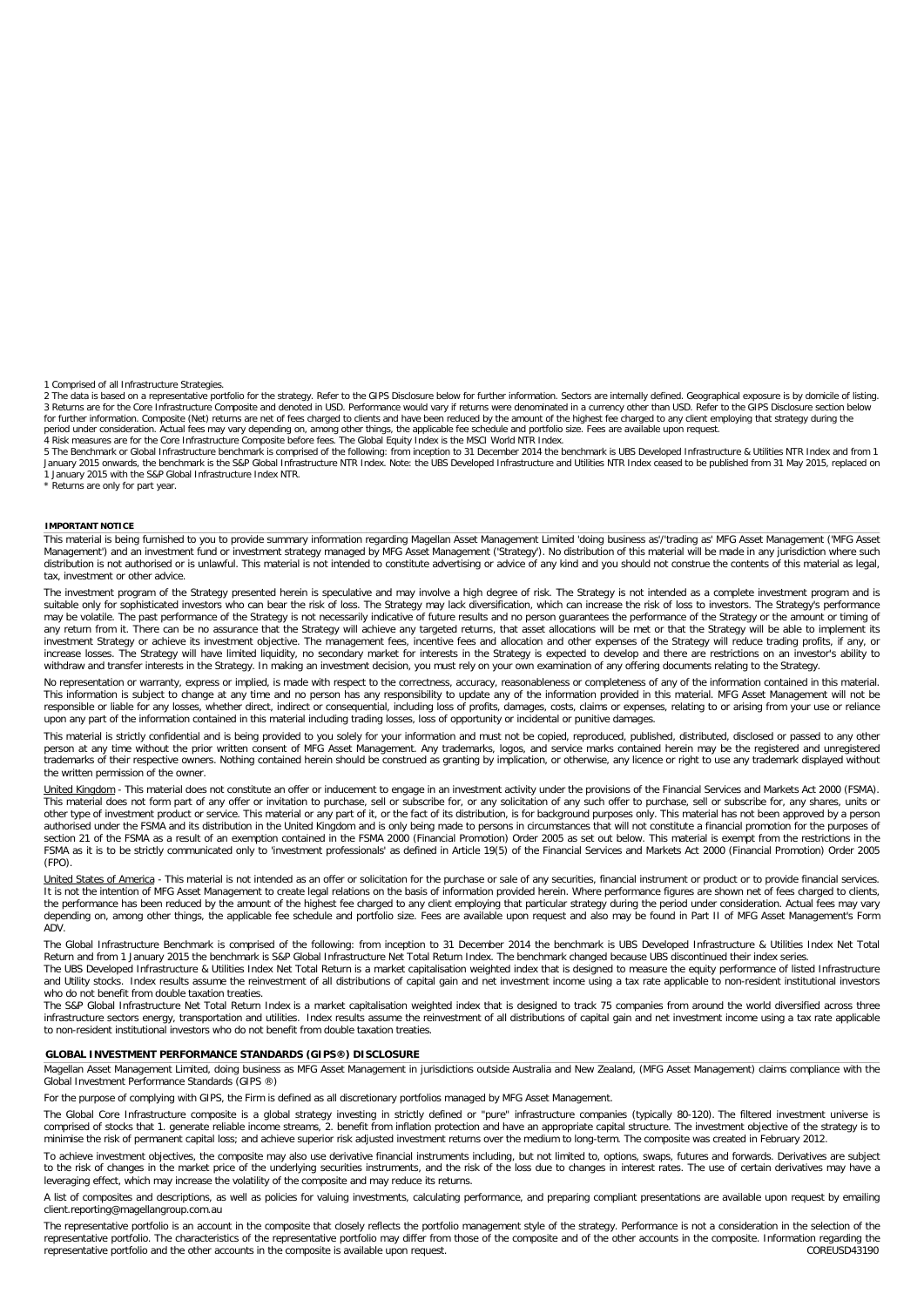## **Market Commentary**

Global infrastructure and utility stocks fell over the March quarter for the first time in five quarters, in a decline that exceeded the fall in global equities in US-dollar terms, after prospects of faster inflation in the US boosted US bond yields and reduced the appeal of stocks considered by some to be bond proxies. Utilities were the sixth worst performing of the 11 industry classifications within the MSCI World Index in USdollar terms over the quarter.

US bond yields, the benchmarks for global credit markets, surged to four-year highs after a report in February showed that average hourly earnings for US private sector workers rose 2.9% in January from a year ago, the fastest rise since 2009. The news boosted concerns the US fiscal stimulus in the form of corporate tax cuts and extra spending would prompt the Federal Reserve to raise the cash rate more than three times in 2018. In March, the Fed raised the US cash rate by 25 basis points to between 1.5% and 1.75%, its highest range since the global financial crisis began. Over the quarter, US two-year government bond yields rose 39 basis points to 2.27% while 10-year government bond yields jumped 33 basis points to 2.74%.

Global stocks fell for the first quarter in eight in the March quarter after US President Donald Trump imposed import restrictions that could lead to trade wars (especially with China), concerns mounted that US inflation might accelerate enough to prompt the Federal Reserve to tighten monetary policy more than expected, worries gripped that regulators would crack down on US technology companies, populists did well in Italy's election, and China's economy showed signs of slowing.

# **Strategy Commentary**

The strategy recorded a negative return over the three months. At a stock level on a contributions basis, the lagging stocks included investments in Dominion Energy of the US, Enbridge of Canada and TransCanada. Share price declines of 16% for Dominion, 17% for Enbridge and 12% for TransCanada were prompted by a revised policy statement from the Federal Energy Regulatory Commission regarding tax treatment for master limited partnerships. The FERC announced that the tax-friendly corporate structure popular with pipeline firms would no longer be able to recover an income tax allowance in certain pipeline service contracts.

The best-performing stocks on a contributions basis included the investments in Aeroports de Paris, Power Assets of Hong Kong and Getlink. Aeroports de Paris added 12% on higher traffic numbers – fiscal year traffic, for instance, rose a higher-than-expected 4.5% – and after a bill was drafted for cabinet to enable the government to reduce its stake in the airport operator. Power Assets gained 6% after the company controlled by Li Ka-shing reported a higher-than-expected 30% jump in 2017 earnings and announced its third special dividend in a little over 12 months. Getlink surged 8.3% after the operator of the Eurotunnel announced a deal whereby a GE STATCOM, which stabilises power supply, will enable the company to double tunnel traffic when the project is completed in 2019.

Movements in stocks are in local currency terms.